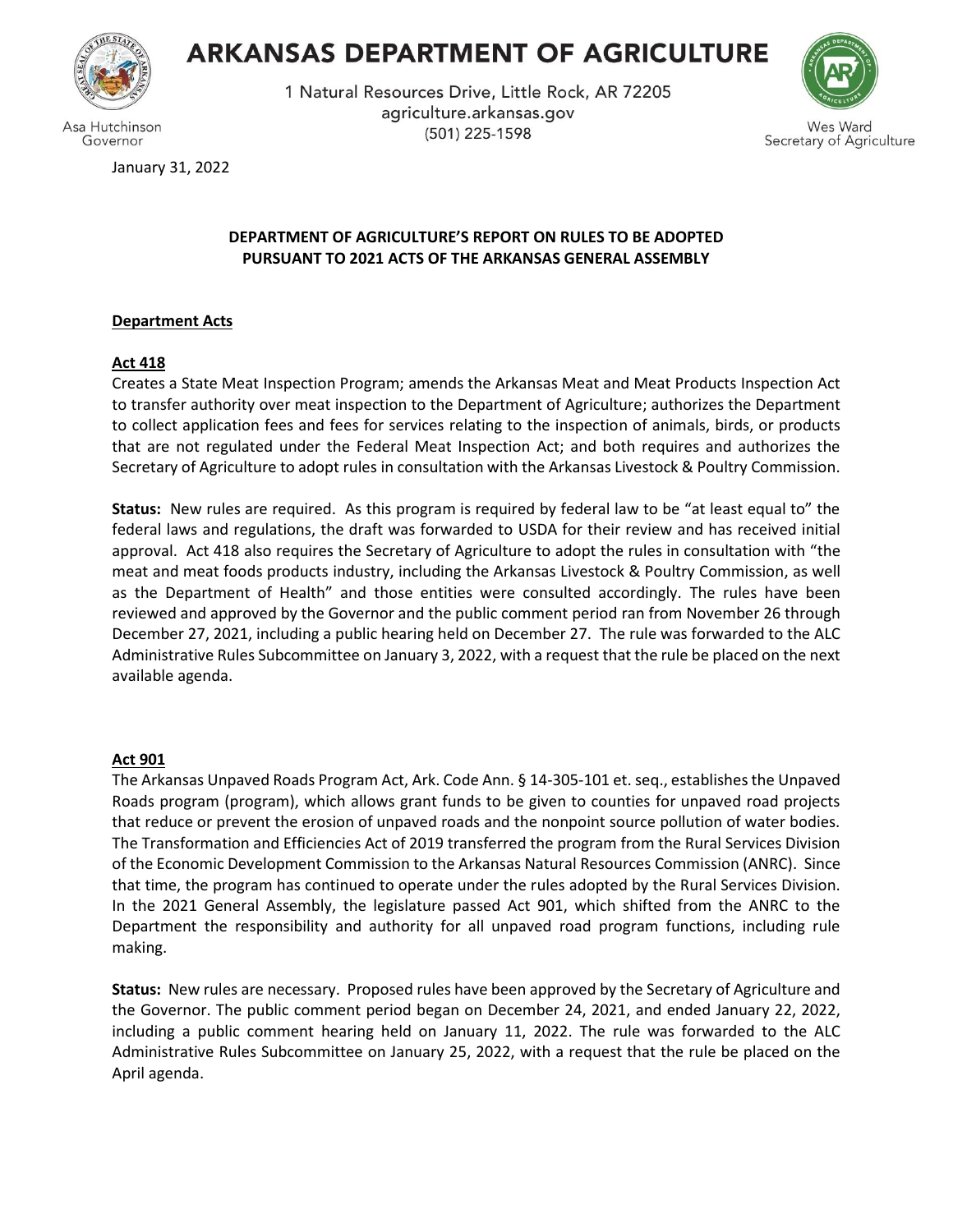# **Livestock & Poultry Commission Acts**

#### **Act 692**

Amends the law regarding feral hogs to provide the Livestock & Poultry Commission (ALPC) authority to issue civil penalties for transporting or releasing feral hogs into the wild and establishes a permit fee for airborne eradication of feral hogs which will provide revenue to offset the cost of administering airborne eradication permits.

**Status:** Amendments to two separate rules are necessary. Amendments to the ALPC's Swine Rule and Feral Hog Airborne Eradication Rule have been approved by ALPC, reviewed and approved by the Governor, and have completed the public comment period. The amendments were reviewed by the ALC Administrative Rules Subcommittee on November 17, 2021, and subsequently filed with the Secretary of State. The rules became effective December 3, 2021.

#### **Act 700**

Establishes a Fair-Funding Program within the Department of Agriculture and repeals existing law regarding Livestock Shows and Fairs requiring use of an outdated points system for funding of fairs and livestock shows.

**Status:** The repeal of the ALPC's rule based on the outdated points system has been approved by the Commission, reviewed and approved by the Governor, completed the public comment period, reviewed by the ALC Administrative Rules subcommittee, and received final approval from ALC. The repeal of the rule has been filed with the Secretary of State, and the repeal became effective October 2, 2021.

# **Act 716**

Amends the law regarding the legal methods of fowl carcass disposal and provides that extrusion and cooking for swine food are no longer acceptable methods.

**Status:** This Act required amendments to both the ALPC's Fowl Carcass Disposal Rule and its Garbage Feeding for Swine Rule. The amendment to the Garbage Feeding for Swine Rule has been approved by the ALPC, reviewed and approved by the Governor, completed the public comment period, reviewed by the Administrative Rules Subcommittee, and received final approval from ALC. The rule has been filed with the Secretary of State and became effective October 2, 2021.

As noted, an amendment to the Fowl Carcass Disposal Rule is also necessary. However, the ALPC currently has separate rules for Fowl Carcass Disposal and Large Animal Carcass Disposal. Therefore, the ALPC proposed to repeal the two existing carcass disposal rules and adopt one new rule covering both large animal and fowl carcass disposal. The repeal of the two existing carcass disposal rules and the adoption of a new carcass disposal rule have been approved by the ALPC, reviewed and approved by the Governor, completed the public comment period, reviewed by the Administrative Rules Subcommittee, and received final approval from ALC. The rule has been filed with the Secretary of State and became effective October 2, 2021.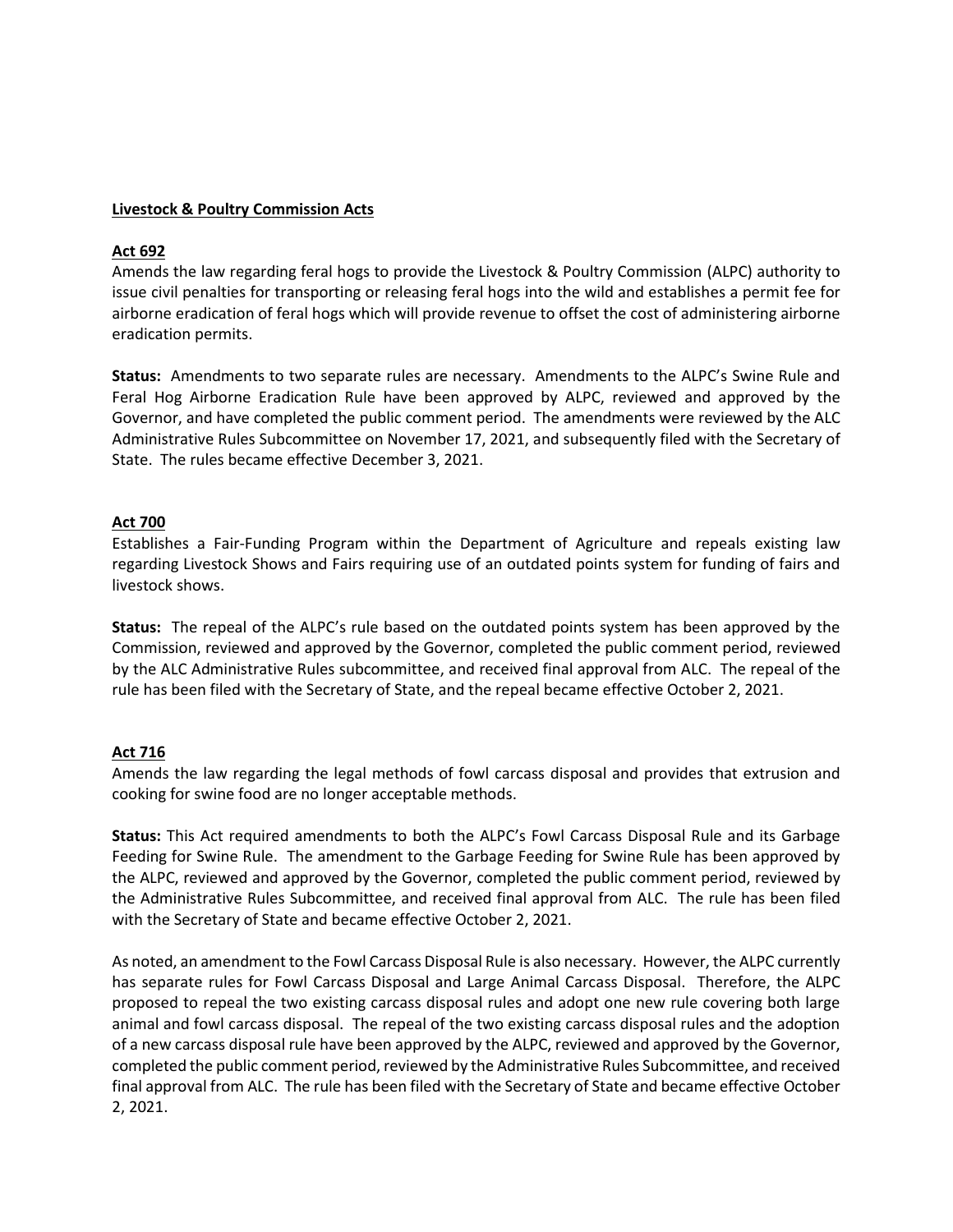#### **Milk Stabilization Board Acts**

#### **Act 521**

Amends the Arkansas Milk Stabilization Board Act and provides that the Milk Stabilization Board (MSB) shall require that an Arkansas milk producer receive Class 1 prices for milk utilized or sold as fluid milk in this state. It further provides that the MSB may make and enforce rules it deems necessary to effectively carry out the provisions of the Act.

**Status:** New rules are necessary. The initial draft was reviewed by the Board on September 30, 2021. The Board requested the Department to work with the Office of the Attorney General in preparing revisions to the draft, for presentation to the Board at its next meeting. Department legal staff and Attorney General representatives conferred regarding the proposed rule and staff presented a revised version to the Board at its December 3, 2021 meeting. The Board decided additional time was needed to consider the rule and reviewed the rule again at a meeting on January 11, 2022 and directed staff to make further changes to the rule. The Board voted to move forward with promulgation of the rule on January 27 and the proposed rule was forwarded to the Governor for review and approval on January 28.

#### **Natural Resources Commission Acts**

#### **Act 563**

Amends the time period for completing projects under the Water Resource Conservation and Development Incentives Act.

**Status:** While the Act does not explicitly require the promulgation of rules, existing rules of the Arkansas Natural Resources Commission (ANRC) will need to be amended to reflect the project deadlines changed by the Act. Rule amendments have been approved by the ANRC. On September 29, 2021, the amendments were forwarded to the Department of Finance and Administration (DF&A) for review and approval as required by A.C.A. § 26-51-1010(a)(2). As of the date of this report, final approval has not yet been issued by DF&A. One rule amendment is proposed to cover both this Act and Act 875, below.

# **Act 875**

Amends the Water Resource Conservation and Development Incentives Act by increasing the tax credit that can be issued to projects under the Act, increasing the time allowed for an entity to take a Tax Credit issued to those projects, and expanding the tax credit to include projects in counties adjacent to counties with Critical Groundwater Areas.

**Status:** While the Act does not explicitly require the promulgation of rules, existing rules of the ANRC will need to be amended to reflect the project amounts and deadlines changed by the Act. Rule amendments have been approved by the ANRC. On September 29, 2021, the amendments were forwarded to the Department of Finance and Administration for review and approval as required by A.C.A. § 26-51- 1010(a)(2). As of the date of this report, final approval has not yet been issued by DF&A. One rule amendment is proposed to cover both this Act and Act 563, above.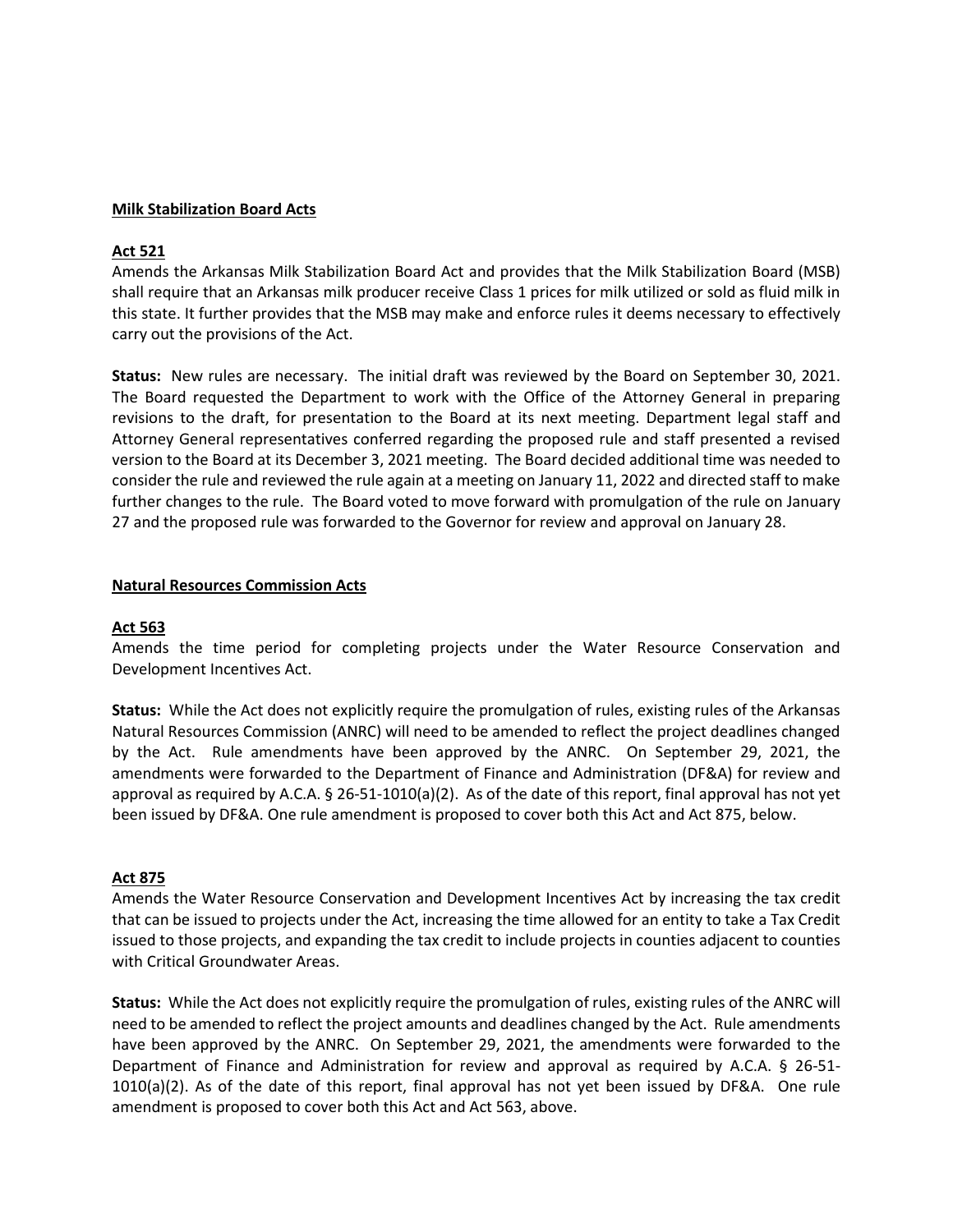## **Act 605**

Amends the law concerning retail water providers by giving ANRC the authority to determine when a water provider is in financial distress and to determine when a new provider is required. The Act creates an advisory board to assist the ANRC with development of training for provider board members. It also requires ANRC to adopt rules regarding rate studies, training for members of water provider boards, and general rules to implement the law.

**Status:** New rules are required. The rule was approved by the ANRC on October 20, 2021 and received approval from the Governor on November 4, 2021. The public comment period began on November 10 and ran through December 9. The ANRC finalized the rule following a public hearing on December 15 and the rule was forwarded to the ALC Administrative Rules Subcommittee that same day. The rule was reviewed by the Subcommittee on January 26 and the full ALC on January 28. The rule was filed with the Secretary of State on January 31, 2022, for an effective date of February 10, 2022.

#### **Plant Board Acts**

#### **Act 364**

Amends the Abandoned Agricultural Pesticide Disposal Act to provide for an increase in the pesticide registration fee from \$50 to an amount not to exceed \$100 to be used for collection and disposal of abandoned pesticides across the state.

**Status:** A rule amendment was approved by the Plant Board on November 5 and approved by the Governor on November 10. The public comment period ran from November 14 through December 13, 2021. No comments were received, and the rule was forwarded to the ALC Administrative Rules Subcommittee on December 15, 2021, with a request that the rule be placed on the January agenda. The rule was reviewed by the Subcommittee on January 26 and the full ALC on January 28. The rule was filed with the Secretary of State on January 31, 2022, for an effective date of February 10, 2022.

#### **Act 565**

Repeals the Arkansas Industrial Hemp Act and establishes the Arkansas Industrial Hemp Production Act. This Act provides for the transition of the current hemp program from a pilot program established under the 2014 Farm Bill to an agricultural production program under the 2018 Farm Bill. The Act authorizes the Plant Board to promulgate rules to implement the program.

**Status:** New rules will be necessary. A new rule has been drafted and was approved by the Plant Board's Hemp committee on January 28, 2022 and will be presented to the full Plant Board at its March 3 meeting. Current hemp rules can be repealed when the new rules are adopted.